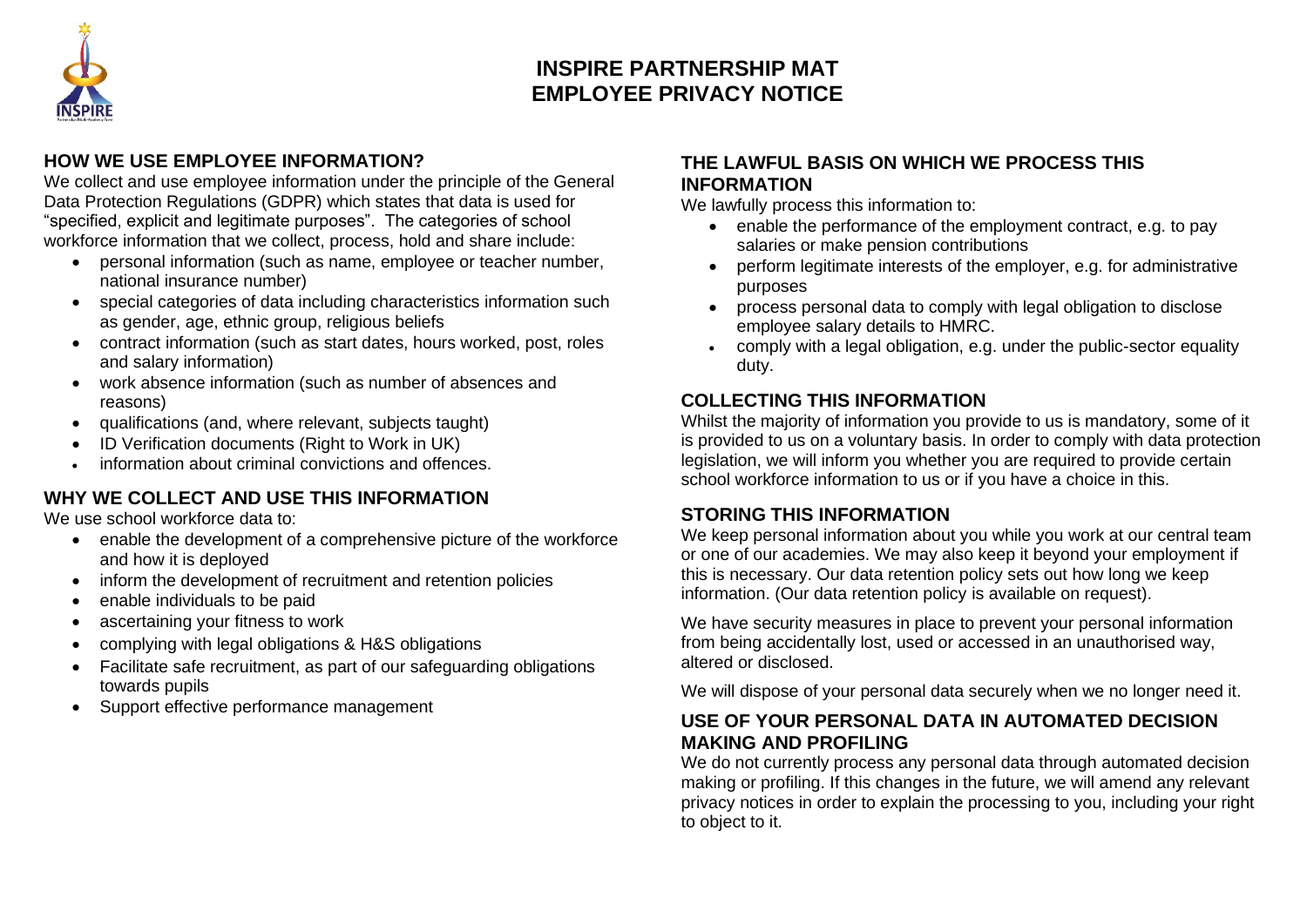#### **WHO WE SHARE THIS INFORMATION WITH**

We routinely share this information with:

- Wakefield Local Authority
- the Department for Education (DfE)
- HR provider
- Payroll and Third Party providers
- Health/Welfare practitioners
- Disclosure Barring Service
- Absence Insurance Company
- HMRC
- Pension Authority/Fund
- Management Information System
- The Trust Auditors

## **WHY WE SHARE SCHOOL WORKFORCE INFORMATION**

We do not share information about workforce members with anyone without consent unless the law and our policies allow us to do so.

#### **Local authority**

We are required to share information about our workforce members with our local authority (LA) under section 5 of the Education (Supply of Information about the School Workforce) (England) Regulations 2007 and amendments.

#### **Department for Education (DfE)**

We share personal data with the Department for Education (DfE) on a statutory basis. This data sharing underpins workforce policy monitoring, evaluation, and links to school funding / expenditure and the assessment educational attainment.

We are required to share information about our pupils with the (DfE) under section 5 of the Education (Supply of Information about the School Workforce) (England) Regulations 2007 and amendments.

## **DATA COLLECTION REQUIREMENTS**

The DfE collects and processes personal data relating to those employed by schools (including Multi Academy Trusts) and local authorities that work in state funded schools (including all maintained schools, all academies and free schools and all special schools including Pupil Referral Units and

Alternative Provision). All state funded schools are required to make a census submission because it is a statutory return under sections 113 and 114 of the Education Act 2005

To find out more about the data collection requirements placed on us by the Department for Education including the data that we share with them, go to <https://www.gov.uk/education/data-collection-and-censuses-for-schools>

The department may share information about school employees with third parties who promote the education or well-being of children or the effective deployment of school staff in England by:

- conducting research or analysis
- producing statistics
- providing information, advice or guidance

The department has robust processes in place to ensure that the confidentiality of personal data is maintained and there are stringent controls in place regarding access to it and its use. Decisions on whether DfE releases personal data to third parties are subject to a strict approval process and based on a detailed assessment of:

- who is requesting the data
- the purpose for which it is required
- the level and sensitivity of data requested; and
- the arrangements in place to securely store and handle the data

To be granted access to school workforce information, organisations must comply with its strict terms and conditions covering the confidentiality and handling of the data, security arrangements and retention and use of the data. For more information about the department's data sharing process, please visit:

<https://www.gov.uk/data-protection-how-we-collect-and-share-research-data> To contact the department:<https://www.gov.uk/contact-dfe>